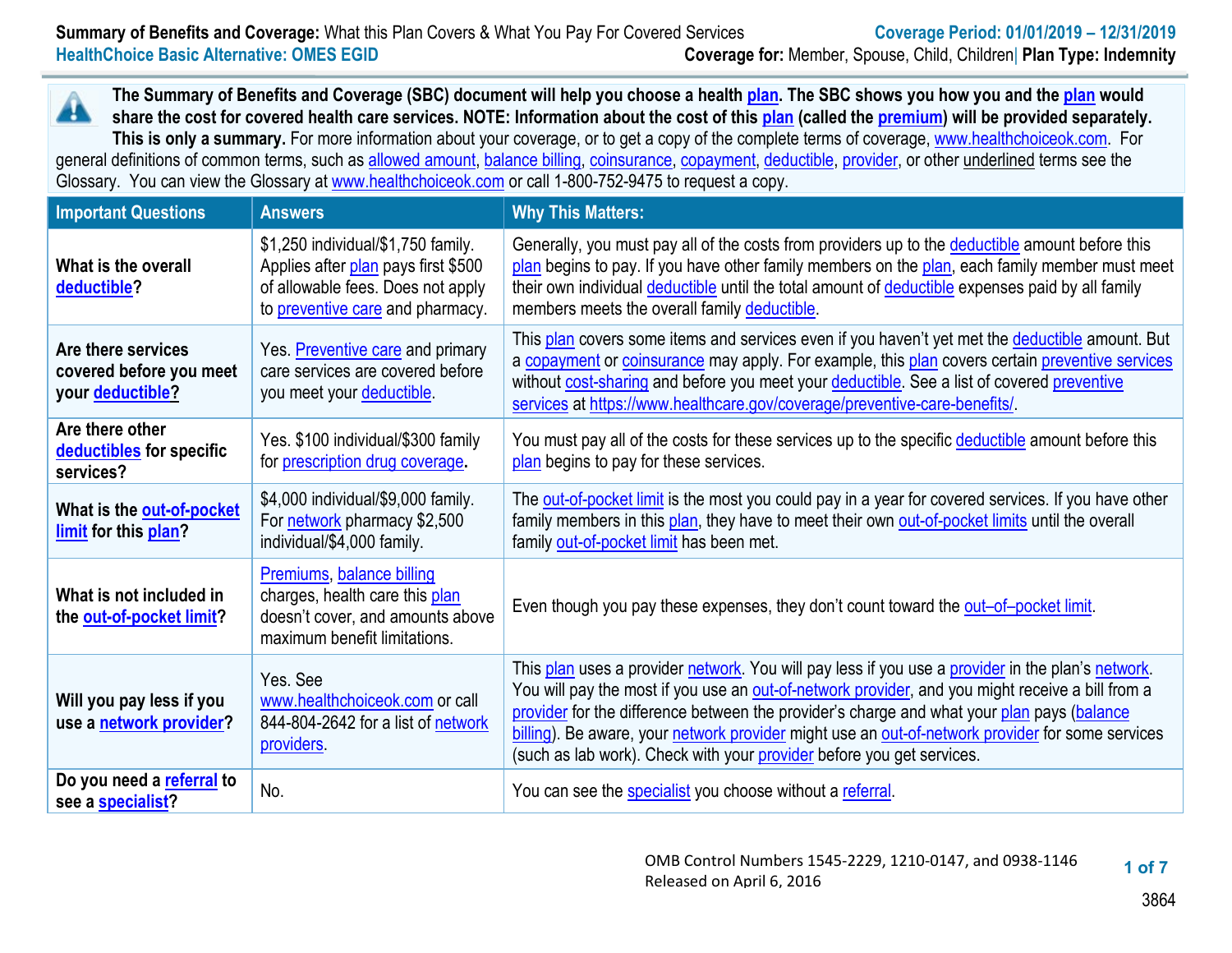All **[copayment](https://www.healthcare.gov/sbc-glossary/#copayment)** and **[coinsurance](https://www.healthcare.gov/sbc-glossary/#coinsurance)** costs shown in this chart are after your **[deductible](https://www.healthcare.gov/sbc-glossary/#deductible)** has been met, if a **[deductible](https://www.healthcare.gov/sbc-glossary/#deductible)** applies. T

|                                                              |                                                     | <b>What You Will Pay</b>                                                                                                                                                     |                                                                        |                                                                                                                                                                            |  |
|--------------------------------------------------------------|-----------------------------------------------------|------------------------------------------------------------------------------------------------------------------------------------------------------------------------------|------------------------------------------------------------------------|----------------------------------------------------------------------------------------------------------------------------------------------------------------------------|--|
| <b>Common</b><br><b>Medical Event</b>                        | <b>Services You May</b><br><b>Need</b>              | <b>Network Provider</b><br>(You will pay the least)                                                                                                                          | <b>Out-of-Network</b><br><b>Provider</b><br>(You will pay the<br>most) | <b>Limitations, Exceptions, &amp; Other</b><br><b>Important Information</b>                                                                                                |  |
|                                                              | Primary care visit to<br>treat an injury or illness | Based on Allowable Fee: for the first \$250:<br>\$0/Member or \$0 / Family. Next \$1,250/<br>Member or \$1,750/Family: 100%. Next<br>\$5,500/Member or \$14,500/Family: 50%. | Amount above<br>allowable fees.                                        | <b>Balance billing applies to out-of-network</b>                                                                                                                           |  |
| If you visit a health care<br>provider's office or<br>clinic | <b>Specialist visit</b>                             | Based on Allowable Fee: for the first \$250:<br>\$0/Member or \$0 / Family. Next \$1,250/<br>Member or \$1,750/Family: 100%. Next<br>\$5,500/Member or \$14,500/Family: 50%. | Amount above<br>allowable fees.                                        | provider claims.                                                                                                                                                           |  |
|                                                              | Preventive<br>care/screening/<br>immunization       | No charge                                                                                                                                                                    | Amount above<br>allowable fees.                                        | Balance billing applies to out-of-network<br>provider claims.                                                                                                              |  |
|                                                              | Diagnostic test (x-ray,<br>blood work)              | Based on Allowable Fee: for the first \$250:<br>\$0/Member or \$0 / Family. Next \$1,250/<br>Member or \$1,750/Family: 100%. Next<br>\$5,500/Member or \$14,500/Family: 50%. | Amount above<br>allowable fees.                                        | Certification may be required. If certification<br>is not obtained, a 10% penalty or denial of                                                                             |  |
| If you have a test                                           | Imaging (CT/PET<br>scans, MRIs)                     | Based on Allowable Fee: for the first \$250:<br>\$0/Member or \$0 / Family. Next \$1,250/<br>Member or \$1,750/Family: 100%. Next<br>\$5,500/Member or \$14,500/Family: 50%. | Amount above<br>allowable fees.                                        | benefits may occur. See plan handbook for<br>details. Balance billing applies to out-of-<br>network provider claims.                                                       |  |
| If you need drugs to                                         | Generic drugs                                       | \$10 copay 30-day supply/\$25 copay<br>31-90 day supply/ prescription                                                                                                        | 50% prescription                                                       | See plan handbook for details.                                                                                                                                             |  |
| treat your illness or<br>condition                           | Preferred drugs                                     | \$45 copay 30-day supply/\$90 copay<br>31-90 day supply/ prescription                                                                                                        | 50% prescription                                                       | See plan handbook for details.                                                                                                                                             |  |
| More information about<br>prescription drug                  | Non-preferred drugs                                 | \$75 copay 30-day supply/\$150 copay<br>31-90 day supply/ prescription                                                                                                       | 75% prescription                                                       | See plan handbook for details.                                                                                                                                             |  |
| coverage is available at<br>www.healthchoiceok.com           | <b>Specialty drugs</b>                              | Generic - \$10 copay*<br>Preferred - \$100 copay*<br>Non-preferred - \$200 copay                                                                                             | <b>Not Covered</b>                                                     | *Specialty drugs are covered only when<br>ordered through CVS/caremark specialty<br>pharmacy. Specialty medications are<br>covered only up to a 30-day supply per<br>copay |  |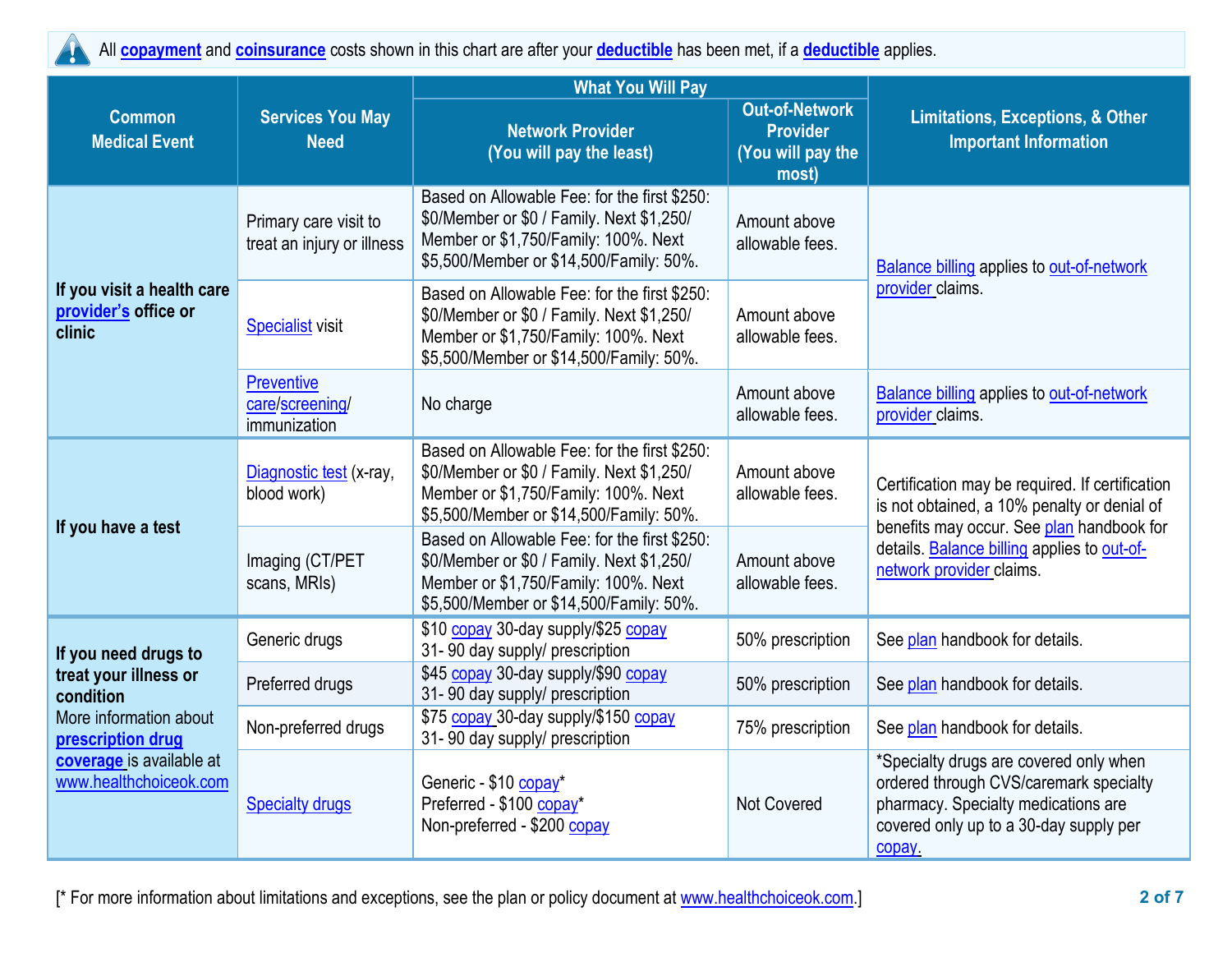|                                            |                                                      | <b>What You Will Pay</b>                                                                                                                                                                                        | <b>Limitations, Exceptions, &amp; Other</b><br><b>Important Information</b> |                                                                                                                                             |  |
|--------------------------------------------|------------------------------------------------------|-----------------------------------------------------------------------------------------------------------------------------------------------------------------------------------------------------------------|-----------------------------------------------------------------------------|---------------------------------------------------------------------------------------------------------------------------------------------|--|
| <b>Common</b><br><b>Medical Event</b>      | <b>Services You May</b><br><b>Need</b>               | <b>Out-of-Network</b><br><b>Network Provider</b><br><b>Provider</b><br>(You will pay the least)<br>(You will pay the<br>most)                                                                                   |                                                                             |                                                                                                                                             |  |
| If you have outpatient<br>surgery          | Facility fee (e.g.,<br>ambulatory surgery<br>center) | Based on Allowable Fee: for the first \$250:<br>\$0/Member or \$0 / Family. Next \$1,250/<br>Amount above<br>Member or \$1,750/Family: 100%. Next<br>allowable fees.<br>\$5,500/Member or \$14,500/Family: 50%. |                                                                             | Certification may be required. If certification<br>is not obtained, a 10% penalty or denial of<br>benefits may occur. See plan handbook for |  |
|                                            | Physician/surgeon<br>fees                            | Based on Allowable Fee: for the first \$250:<br>\$0/Member or \$0 / Family. Next \$1,250/<br>Member or \$1,750/Family: 100%. Next<br>\$5,500/Member or \$14,500/Family: 50%.                                    | Amount above<br>allowable fees.                                             | details. Balance billing applies to out-of-<br>network provider claims.                                                                     |  |
|                                            | <b>Emergency room care</b>                           | Based on Allowable Fee: for the first \$250:<br>\$0/Member or \$0 / Family. Next \$1,250/<br>Member or \$1,750/Family: 100%. Next<br>\$5,500/Member or \$14,500/Family: 50%.                                    | Amount above<br>allowable fees.                                             |                                                                                                                                             |  |
| If you need immediate<br>medical attention | <b>Emergency medical</b><br>transportation           | Based on Allowable Fee: for the first \$250:<br>\$0/Member or \$0 / Family. Next \$1,250/<br>Member or \$1,750/Family: 100%. Next<br>\$5,500/Member or \$14,500/Family: 50%.                                    | Amount above<br>allowable fees.                                             | <b>Balance billing applies to out-of-network</b><br>provider claims.                                                                        |  |
| If you have a hospital                     | <b>Urgent care</b>                                   | Based on Allowable Fee: for the first \$250:<br>\$0/Member or \$0 / Family. Next \$1,250/<br>Member or \$1,750/Family: 100%. Next<br>\$5,500/Member or \$14,500/Family: 50%.                                    | Amount above<br>allowable fees.                                             |                                                                                                                                             |  |
|                                            | Facility fee (e.g.,<br>hospital room)                | Based on Allowable Fee: for the first \$250:<br>\$0/Member or \$0 / Family. Next \$1,250/<br>Member or \$1,750/Family: 100%. Next<br>\$5,500/Member or \$14,500/Family: 50%.                                    |                                                                             | Certification may be required. If certification<br>is not obtained, a 10% penalty or denial of<br>benefits may occur. See plan handbook for |  |
| stay                                       | Physician/surgeon<br>fees                            | Based on Allowable Fee: for the first \$250:<br>\$0/Member or \$0 / Family. Next \$1,250/<br>Member or \$1,750/Family: 100%. Next<br>\$5,500/Member or \$14,500/Family: 50%.                                    | Amount above<br>allowable fees.                                             | details. Balance-billing applies to out-of-<br>network provider claims.                                                                     |  |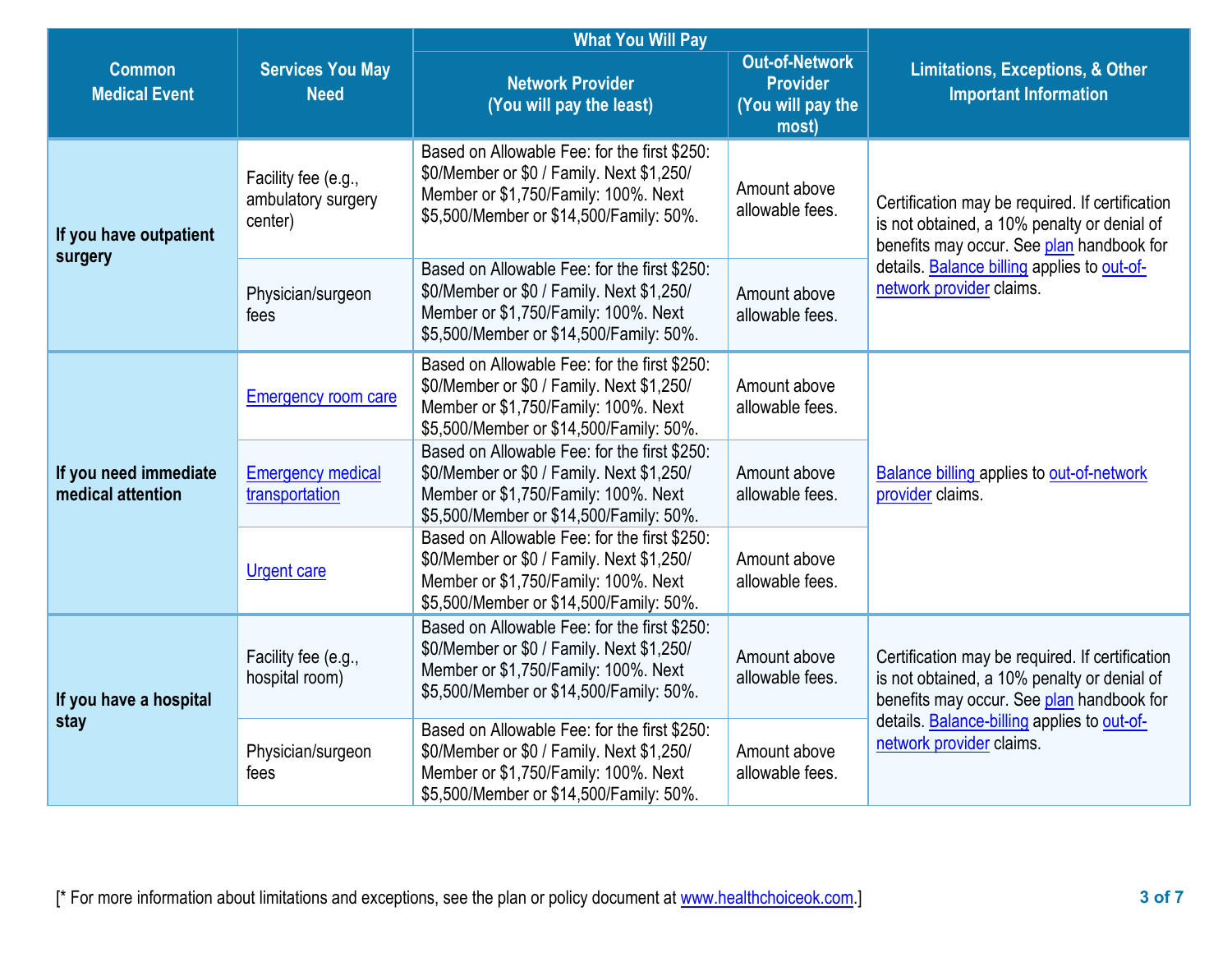|                                                                         |                                              | <b>What You Will Pay</b>                                                                                                                                                     |                                                                        |                                                                                                                                                                                                                        |
|-------------------------------------------------------------------------|----------------------------------------------|------------------------------------------------------------------------------------------------------------------------------------------------------------------------------|------------------------------------------------------------------------|------------------------------------------------------------------------------------------------------------------------------------------------------------------------------------------------------------------------|
| <b>Common</b><br><b>Medical Event</b>                                   | <b>Services You May</b><br><b>Need</b>       | <b>Network Provider</b><br>(You will pay the least)                                                                                                                          | <b>Out-of-Network</b><br><b>Provider</b><br>(You will pay the<br>most) | <b>Limitations, Exceptions, &amp; Other</b><br><b>Important Information</b>                                                                                                                                            |
| If you need mental<br>health, behavioral<br>health, or substance        | <b>Outpatient services</b>                   | Based on Allowable Fee: for the first \$250:<br>\$0/Member or \$0 / Family. Next \$1,250/<br>Member or \$1,750/Family: 100%. Next<br>\$5,500/Member or \$14,500/Family: 50%. | Amount above<br>allowable fees.                                        | Limit of 20 visits per calendar year without<br>certification. Balance billing applies to out-of-<br>network provider claims.                                                                                          |
| abuse services                                                          | Inpatient services                           | Based on Allowable Fee: for the first \$250:<br>\$0/Member or \$0 / Family. Next \$1,250/<br>Member or \$1,750/Family: 100%. Next<br>\$5,500/Member or \$14,500/Family: 50%. | Amount above<br>allowable fees.                                        | Certification may be required. If certification<br>is not obtained, a 10% penalty or denial of<br>benefits may occur. See plan handbook for<br>details. Balance billing applies to out-of-<br>network provider claims. |
|                                                                         | Office visits                                | Based on Allowable Fee: for the first \$250:<br>\$0/Member or \$0 / Family. Next \$1,250/<br>Member or \$1,750/Family: 100%. Next<br>\$5,500/Member or \$14,500/Family: 50%. | Amount above<br>allowable fees.                                        | <b>Balance billing applies to out-of-network</b><br>provider claims.                                                                                                                                                   |
| If you are pregnant                                                     | Childbirth/delivery<br>professional services | Based on Allowable Fee: for the first \$250:<br>\$0/Member or \$0 / Family. Next \$1,250/<br>Member or \$1,750/Family: 100%. Next<br>\$5,500/Member or \$14,500/Family: 50%. | Amount above<br>allowable fees.                                        | Includes one postpartum home visit, criteria<br>must be met. Balance billing applies to out-<br>of-network provider claims.                                                                                            |
|                                                                         | Childbirth/delivery<br>facility services     | Based on Allowable Fee: for the first \$250:<br>\$0/Member or \$0 / Family. Next \$1,250/<br>Member or \$1,750/Family: 100%. Next<br>\$5,500/Member or \$14,500/Family: 50%. | Amount above<br>allowable fees.                                        | Certification may be required. If certification<br>is not obtained, a 10% penalty or denial of<br>benefits may occur. See plan handbook for<br>details. Balance billing applies to out-of-<br>network provider claims. |
| If you need help<br>recovering or have<br>other special health<br>needs | Home health care                             | Based on Allowable Fee: for the first \$250:<br>\$0/Member or \$0 / Family. Next \$1,250/<br>Member or \$1,750/Family: 100%. Next<br>\$5,500/Member or \$14,500/Family: 50%. | Amount above<br>allowable fees.                                        | Certification may be required. If certification<br>is not obtained, a 10% penalty or denial of<br>benefits may occur. See plan handbook for<br>details. (Up to 100 visits per calendar year.)                          |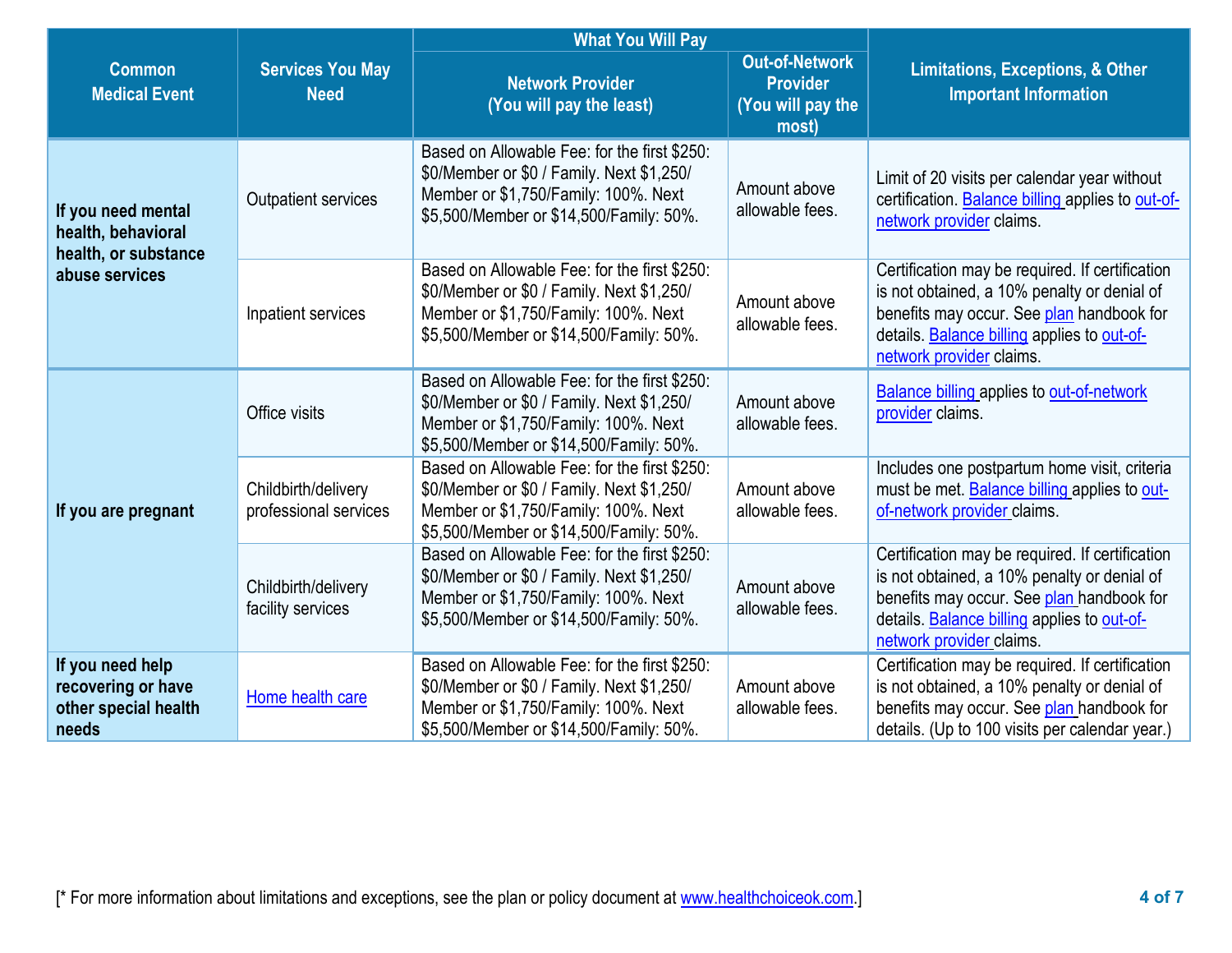|                                           |                                        | <b>What You Will Pay</b>                                                                                                                                                     |                                                                        |                                                                                                                                                                                                                                                                          |
|-------------------------------------------|----------------------------------------|------------------------------------------------------------------------------------------------------------------------------------------------------------------------------|------------------------------------------------------------------------|--------------------------------------------------------------------------------------------------------------------------------------------------------------------------------------------------------------------------------------------------------------------------|
| <b>Common</b><br><b>Medical Event</b>     | <b>Services You May</b><br><b>Need</b> | <b>Network Provider</b><br>(You will pay the least)                                                                                                                          | <b>Out-of-Network</b><br><b>Provider</b><br>(You will pay the<br>most) | <b>Limitations, Exceptions, &amp; Other</b><br><b>Important Information</b>                                                                                                                                                                                              |
|                                           | <b>Rehabilitation services</b>         | Based on Allowable Fee: for the first \$250:<br>\$0/Member or \$0 / Family. Next \$1,250/<br>Member or \$1,750/Family: 100%. Next<br>\$5,500/Member or \$14,500/Family: 50%. | Amount above<br>allowable fees.                                        | Certification may be required. If certification<br>is not obtained, a 10% penalty or denial of<br>benefits may occur. See plan handbook for<br>details. (Up to 60 visits per calendar year for<br>each type of therapy including physical,<br>occupational, and speech.) |
|                                           | <b>Habilitation services</b>           | Not Covered                                                                                                                                                                  | <b>Not Covered</b>                                                     | <b>Excluded services</b>                                                                                                                                                                                                                                                 |
|                                           | <b>Skilled nursing care</b>            | Based on Allowable Fee: for the first \$250:<br>\$0/Member or \$0 / Family. Next \$1,250/<br>Member or \$1,750/Family: 100%. Next<br>\$5,500/Member or \$14,500/Family: 50%. | Amount above<br>allowable fees.                                        | Certification may be required, if not obtained,<br>a 10% penalty or denial of benefits may<br>occur. See plan handbook for details. (Up to<br>100 days per calendar year.)                                                                                               |
|                                           | <b>Durable medical</b><br>equipment    | Based on Allowable Fee: for the first \$250:<br>\$0/Member or \$0 / Family. Next \$1,250/<br>Member or \$1,750/Family: 100%. Next<br>\$5,500/Member or \$14,500/Family: 50%. | Amount above<br>allowable fees.                                        | Certification may be required. If certification<br>is not obtained, a 10% penalty or denial of                                                                                                                                                                           |
|                                           | <b>Hospice services</b>                | Based on Allowable Fee: for the first \$250:<br>\$0/Member or \$0 / Family. Next \$1,250/<br>Member or \$1,750/Family: 100%. Next<br>\$5,500/Member or \$14,500/Family: 50%. | Amount above<br>allowable fees.                                        | benefits may occur. See plan handbook for<br>details.                                                                                                                                                                                                                    |
|                                           | Children's eye exam                    | Not Covered                                                                                                                                                                  | <b>Not Covered</b>                                                     | <b>Excluded services</b>                                                                                                                                                                                                                                                 |
| If your child needs<br>dental or eye care | Children's glasses                     | <b>Not Covered</b>                                                                                                                                                           | <b>Not Covered</b>                                                     | <b>Excluded services</b>                                                                                                                                                                                                                                                 |
|                                           | Children's dental<br>check-up          | Not Covered                                                                                                                                                                  | <b>Not Covered</b>                                                     | <b>Excluded services</b>                                                                                                                                                                                                                                                 |

## **Excluded Services & Other Covered Services:**

|                                     | Services Your Plan Generally Does NOT Cover (Check your policy or plan document for more information and a list of any other excluded services.) |                          |
|-------------------------------------|--------------------------------------------------------------------------------------------------------------------------------------------------|--------------------------|
| Acupuncture (except for anesthesia) | <b>Habilitation services</b>                                                                                                                     | Routine eye care (Adult) |
| Cosmetic surgery                    | Long-term care                                                                                                                                   | Routine foot care        |
| Dental care                         | Private-duty nursing                                                                                                                             | Weight loss programs     |
|                                     |                                                                                                                                                  |                          |

[\* For more information about limitations and exceptions, see the plan or policy document at [www.healthchoiceok.com.](http://www.healthchoiceok.com/)] **5 of 7**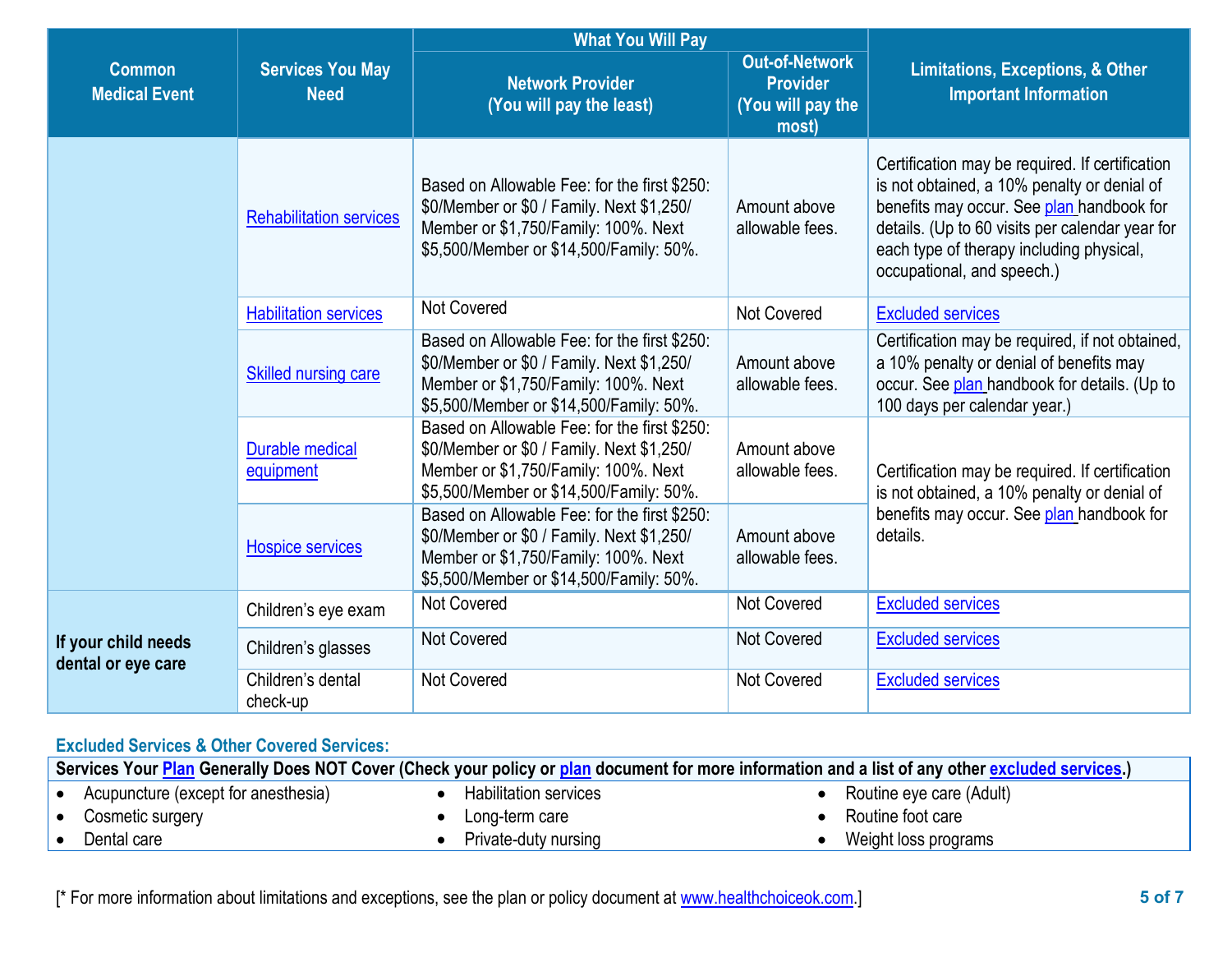|                                                                | Other Covered Services (Limitations may apply to these services. This isn't a complete list. Please see your plan document.) |                                               |
|----------------------------------------------------------------|------------------------------------------------------------------------------------------------------------------------------|-----------------------------------------------|
| Bariatric Surgery (Limited coverage for certain<br>treatments) | Hearing aids (under the age of 18, 1 every 48<br>months per hearing impaired ear)                                            | Non-emergency care when traveling outside the |
| Chiropractic care (60 visits per calendar year)                | Infertility treatment (Limited coverage for certain<br>services, drugs and treatment)                                        | U.S.                                          |

Your Rights to Continue Coverage: There are agencies that can help if you want to continue your coverage after it ends. The contact information for those agencies is: contact the plan at 1-800-752-9475. Other coverage options may be available to you too, including buying individual insurance coverage through the Health Insurance [Marketplace.](https://www.healthcare.gov/sbc-glossary/#marketplace) For more information about the [Marketplace,](https://www.healthcare.gov/sbc-glossary/#marketplace) visit [www.HealthCare.gov](http://www.healthcare.gov/) or call 1-800-318-2596.

Your Grievance and Appeals Rights: There are agencies that can help if you have a complaint against you[r plan](https://www.healthcare.gov/sbc-glossary/#plan) for a denial of a [claim.](https://www.healthcare.gov/sbc-glossary/#claim) This complaint is called a [grievance](https://www.healthcare.gov/sbc-glossary/#grievance) or [appeal.](https://www.healthcare.gov/sbc-glossary/#appeal) For more information about your rights, look at the explanation of benefits you will receive for that medica[l claim.](https://www.healthcare.gov/sbc-glossary/#claim) Your [plan](https://www.healthcare.gov/sbc-glossary/#plan) documents also provide complete information to submit a [claim,](https://www.healthcare.gov/sbc-glossary/#claim) [appeal,](https://www.healthcare.gov/sbc-glossary/#appeal) or a [grievance](https://www.healthcare.gov/sbc-glossary/#grievance) for any reason to your [plan.](https://www.healthcare.gov/sbc-glossary/#plan) For more information about your rights, this notice, or assistance, contact: EGID Health Claims Administrator 1-800-323-4314, TTY 711, HealthChoice Member Services 405-717-8780 or toll free 1-800-752-9475 TDD Oklahoma City Area: 1-405-949-2281, TDD All Areas: 1-866-447-0436. Additionally, a consumer assistance program can help you file your appeal. Contact the Oklahoma Insurance Department at [http://www.ok.gov/oid/Consumers/Consumer\\_Assistance/index.html.](http://www.ok.gov/oid/Consumers/Consumer_Assistance/index.html)

## **Does this plan provide Minimum Essential Coverage? Yes**.

If you don't have [Minimum Essential Coverage](https://www.healthcare.gov/sbc-glossary/#minimum-essential-coverage) for a month, you'll have to make a payment when you file your tax return unless you qualify for an exemption from the requirement that you have health coverage for that month.

## **Does this plan meet Minimum Value Standards? Yes**.

If your [plan](https://www.healthcare.gov/sbc-glossary/#plan) doesn't meet the [Minimum Value Standards,](https://www.healthcare.gov/sbc-glossary/#minimum-value-standard) you may be eligible for a [premium tax credit](https://www.healthcare.gov/sbc-glossary/#premium-tax-credits) to help you pay for a plan through the [Marketplace.](https://www.healthcare.gov/sbc-glossary/#marketplace)

## **Language Access Services:**

[Spanish (Español): Para obtener asistencia en Español, llame al 1-800-323-4314.] [Tagalog (Tagalog): Kung kailangan ninyo ang tulong sa Tagalog tumawag sa 1-800-323-4314.] [Chinese (中文): 如果需要中文的帮助,请拨打这个号码 1-800-323-4314.] [Navajo (Dine): Dinek'ehgo shika at'ohwol ninisingo, kwiijigo holne' 1-800-323-4314.]

––––––––––––––––––––––*To see examples of how this plan might cover costs for a sample medical situation, see the next section.–––––––––––*–––––––––––